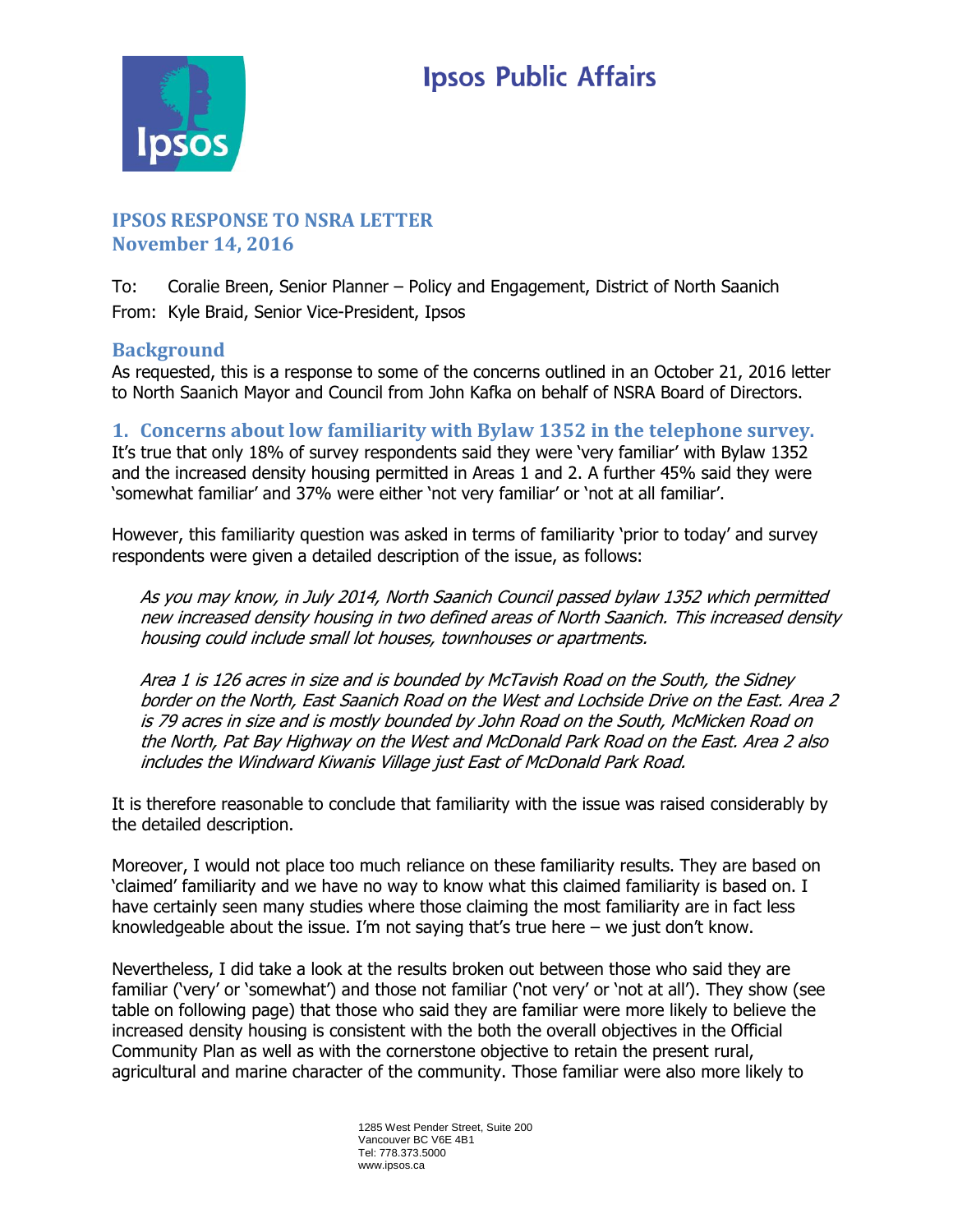

have said they would like to see Council take no action and allow the permitted increased density housing to proceed.

|                                                                                                                        | 'Very' or<br>'Somewhat'<br><b>Familiar</b> | 'Not Very'<br>or 'Not at<br><b>All' Familiar</b> |
|------------------------------------------------------------------------------------------------------------------------|--------------------------------------------|--------------------------------------------------|
|                                                                                                                        | $(n=189)$                                  | $(n=111)$                                        |
| Q5. Overall, do you think the increased density                                                                        |                                            |                                                  |
| housing permitted in these two areas is consistent                                                                     |                                            |                                                  |
| or not consistent with the objectives I read earlier<br>from the Official Community Plan?                              |                                            |                                                  |
| Consistent                                                                                                             | 53%                                        | 38%                                              |
| Not consistent                                                                                                         | 42%                                        | 53%                                              |
| Don't know                                                                                                             | 5%                                         | 9%                                               |
| Q6. And how about with respect to the first and                                                                        |                                            |                                                  |
| cornerstone objective, which is to retain the                                                                          |                                            |                                                  |
| present rural, agricultural and marine character of                                                                    |                                            |                                                  |
| the community? Do you think the increased                                                                              |                                            |                                                  |
| density housing permitted in these two areas is                                                                        |                                            |                                                  |
| consistent or not consistent with this objective?                                                                      |                                            |                                                  |
| Consistent<br>Not consistent                                                                                           | 49%<br>46%                                 | 35%<br>60%                                       |
| Don't know                                                                                                             | 4%                                         | 4%                                               |
| Q7. There has been some discussion in the community                                                                    |                                            |                                                  |
| about how North Saanich Council should proceed                                                                         |                                            |                                                  |
| with respect to bylaw 1352 and the increased                                                                           |                                            |                                                  |
| density housing permitted in these two areas.                                                                          |                                            |                                                  |
| Which of the following three approaches would                                                                          |                                            |                                                  |
| you most like to see Council take?                                                                                     |                                            |                                                  |
| Take no action and allow the permitted increased density<br>housing to proceed                                         | 40%                                        | 20%                                              |
| Repeal the bylaw and allow none of the permitted increased<br>density housing to proceed                               | 17 <sub>%</sub>                            | 19%                                              |
| Make some changes to the number, type, location or other<br>characteristics of the increased density housing permitted | 41%                                        | 58%                                              |
| Don't know                                                                                                             | 2%                                         | 3%                                               |

## **2. Concerns about information that may have affected respondents' answers being omitted from survey.**

It's true that adding additional information to the survey may have affected the responses we received. However, the information that gets included is always a balancing act. We want to provide enough information to give respondents some context, but not too much so as to confuse or push respondents to a particular opinion.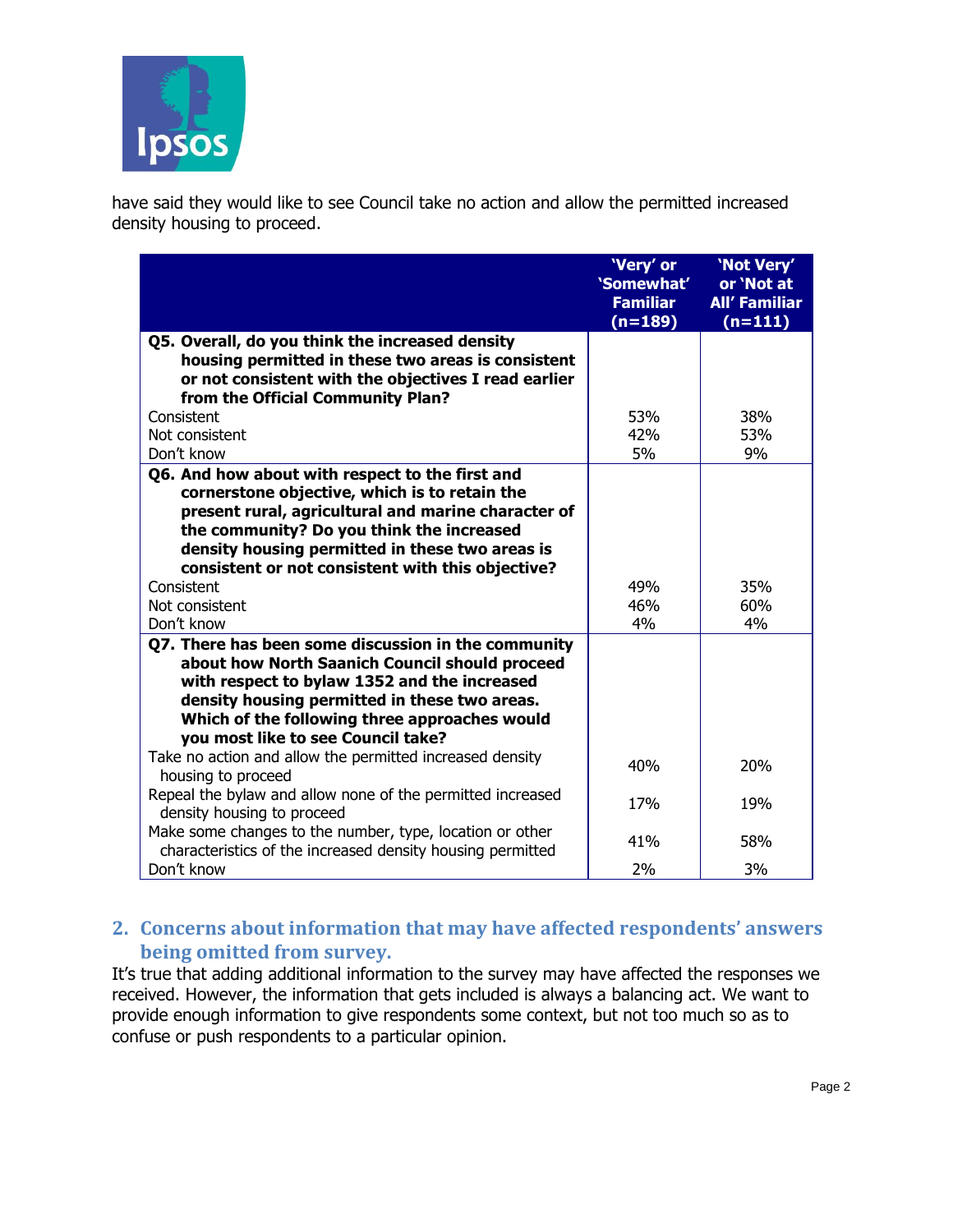

In this case, the questions and the information provided were vetted at multiple stages through Council, staff and the Community Advisory Committee. I think we struck a good balance and had a fair description. I've also learned that in surveys like these, someone always believes that their nugget of information should be included and that it is impossible to satisfy everyone.

## **3. Concerns about secondary suites not being included as possible Area 1 and 2 affordable housing options.**

A question about secondary suites was included at one point, but cut during one of the final survey revisions. However, my recollection is that this question was in respect to secondary suites in the entire District and not related to Areas 1 and 2.

I do not recall any suggestions to include secondary suites as an option in Area 1 and 2. And more importantly, I don't see how their inclusion would have impacted the responses we received.

#### **4. Concerns about greater weight being placed on the telephone survey results versus the online results.**

I think this concern is directed more at Council than at Ipsos. However, I stand by the statement in the report that 'It is the strong view of Ipsos that the telephone results provide the more reliable and representative picture of public opinion.'

## **5. Concerns about excluding some telephone respondents for being overquota for age or gender.**

The main goal of the telephone survey was to obtain a random and representative sampling of public opinion. This required sacrificing some willing respondents in order to boost our sampling of under-represented segments, in this case younger respondents and men. This is standard survey practice.

## **6. Concerns about the CAC not being permitted to look at changes made as a result of CAC feedback.**

Ipsos did provide a list of changes made and the rationale for these changes. It is my understanding that this was shared by District staff with the CAC. Ipsos believes it did a good job of incorporating the feedback of the CAC as one of several inputs into the final questionnaire. I do not believe it was ever the plan for the CAC to have the final say or a veto over changes.

## **7. Concerns about the inclusion of more than 3 online surveys from two IP addresses.**

I think this is a legitimate complaint. It was my recommendation to include these interviews and it did violate the rules set out at the start. The rule was set to avoid individuals or groups in effect 'stuffing the ballot box'. That was not the case here. There was no sign that these